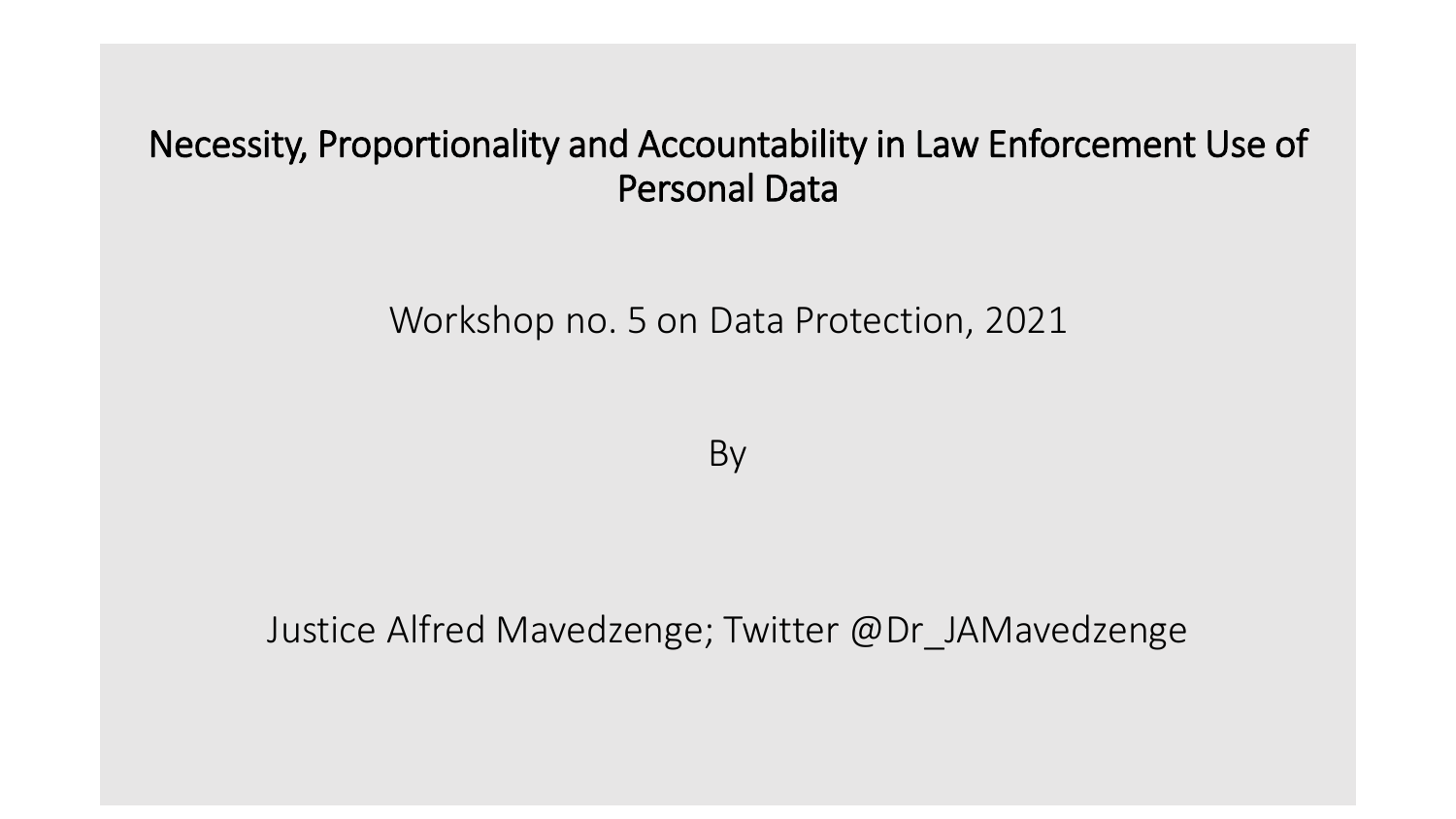Legitimate Purposes for surveillance of electronic and other communications by law enforcement agencies?

- ❖ Preventing the commission of serious crimes
- ◆ Investigating serious, organised crimes including terrorism, drug trafficking and human trafficking.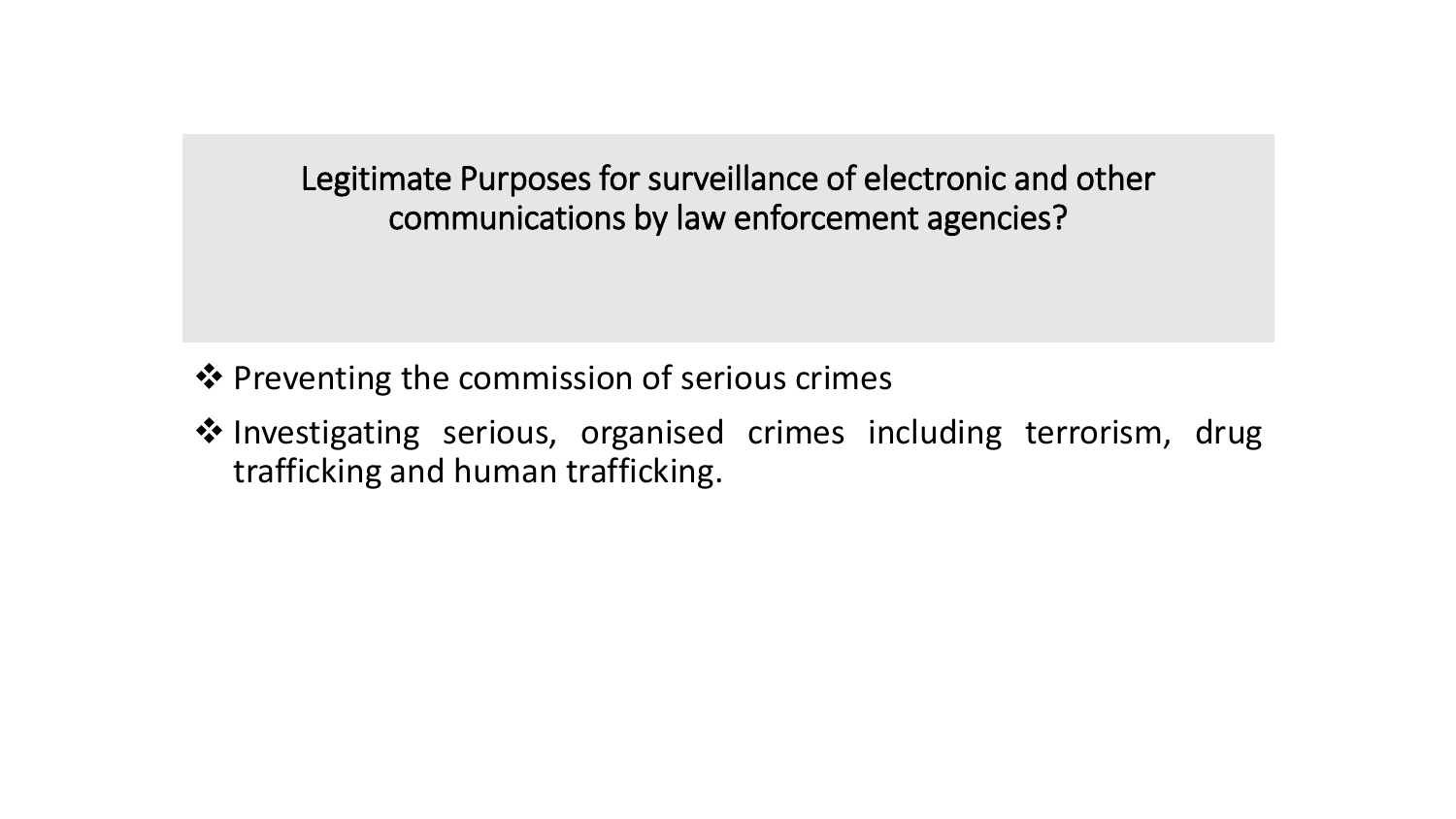# Some reasons why surveillance is discouraged

- Violates right to privacy
- Undermine human dignity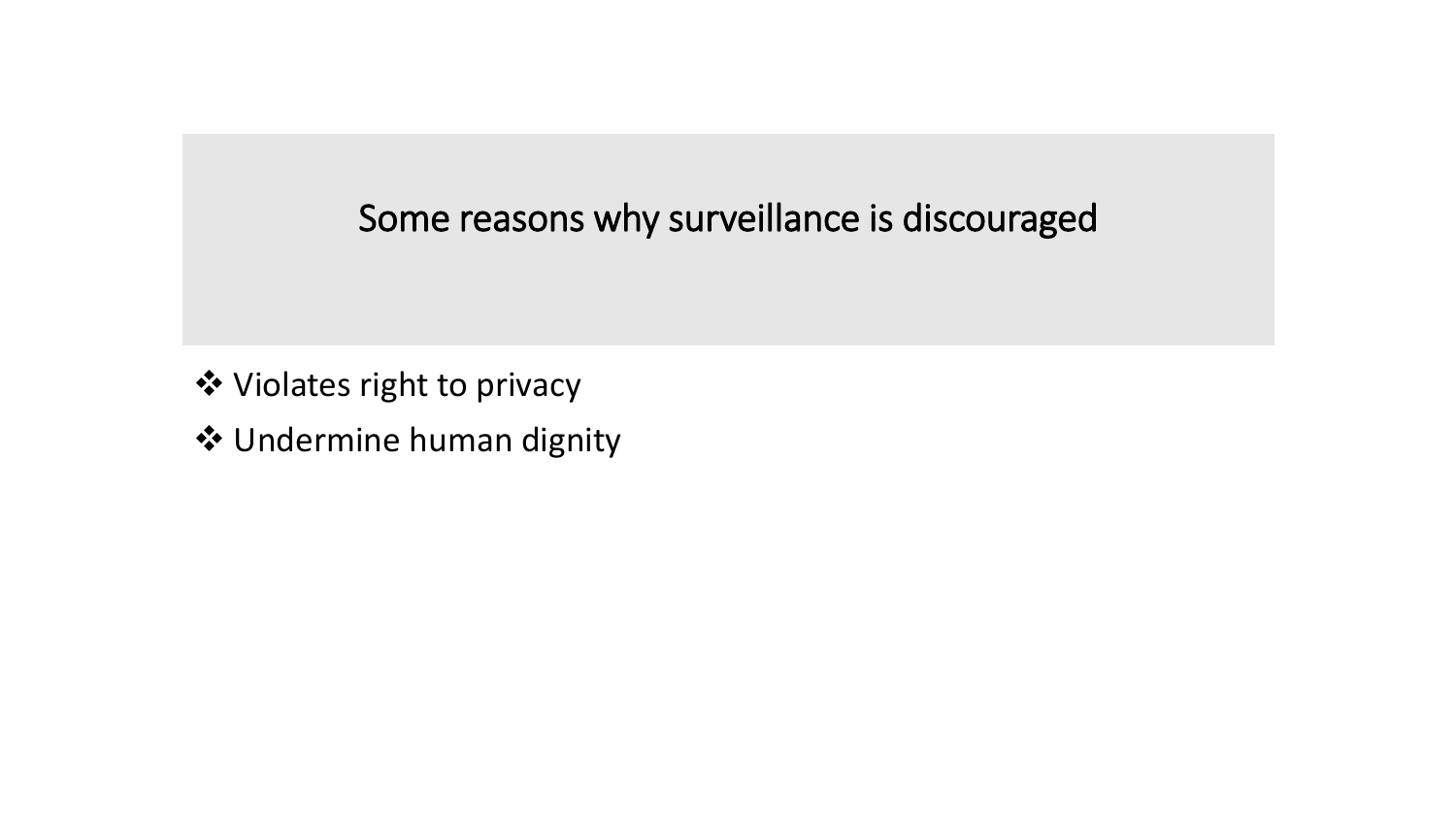Protecting National Security v Privacy: How do we balance between the legitimate competing interests?

**❖ Lawfulness** 

- ❖ Necessity
- **❖ Proportionality**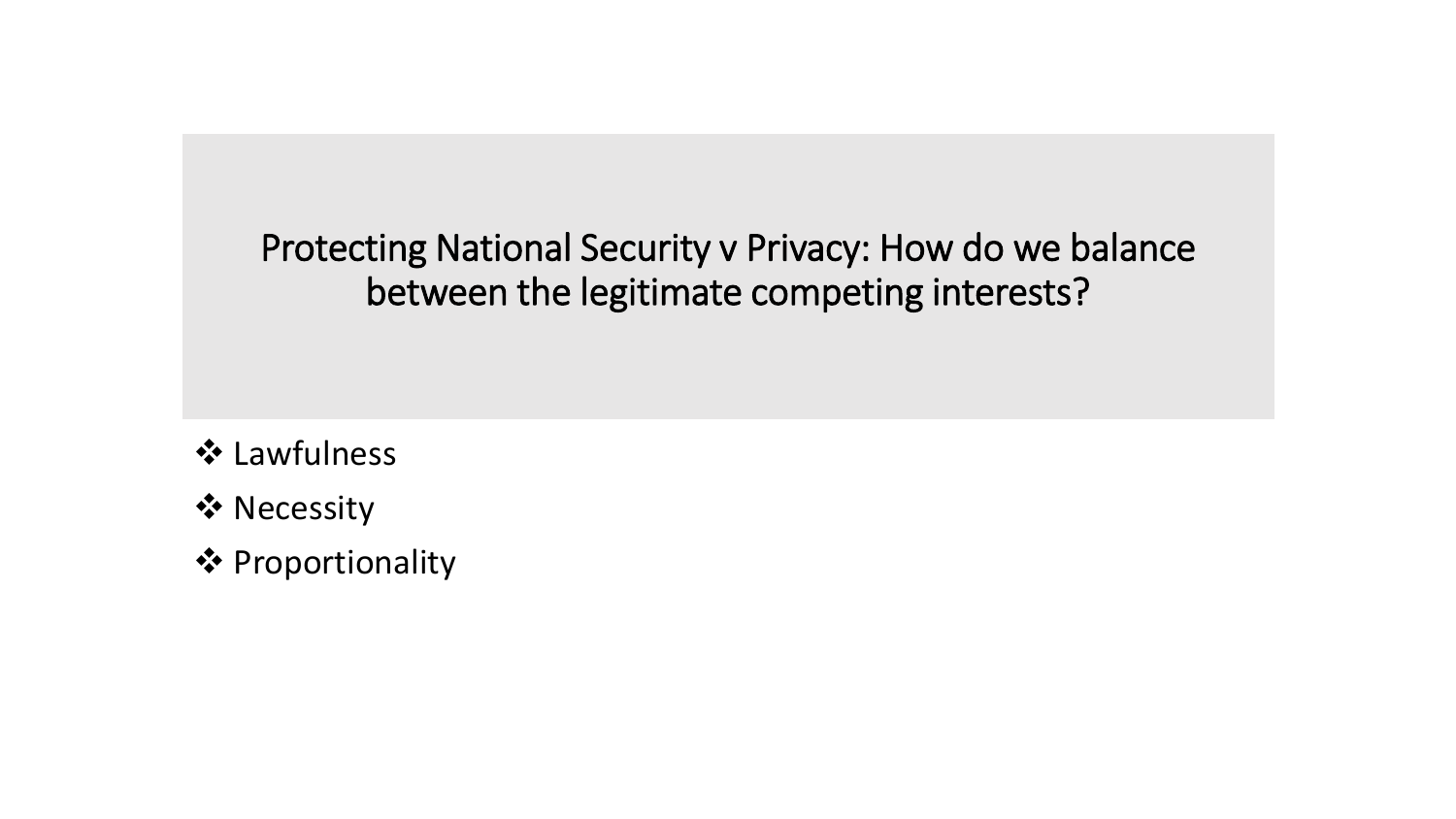#### What Lawfulness entails

- $\triangle$  Decision to conduct surveillance must be provided for by law
- ❖ Surveillance powers must be exercised only by persons who are authorised/mandated by law to do so. Such powers CANNOT be delegated unless permitted by the law.
- $\triangle$  All the prescribed procedures must be followed both when making the decision and when implementing the decision to conduct surveillance
- Surveillance must be limited to the authorised scope ie. Tools/Equipment to be used, target(s), timeframe, nature of information
- ❖ Surveillance must be done strictly for the legitimate purposes prescribed/recognised by the law.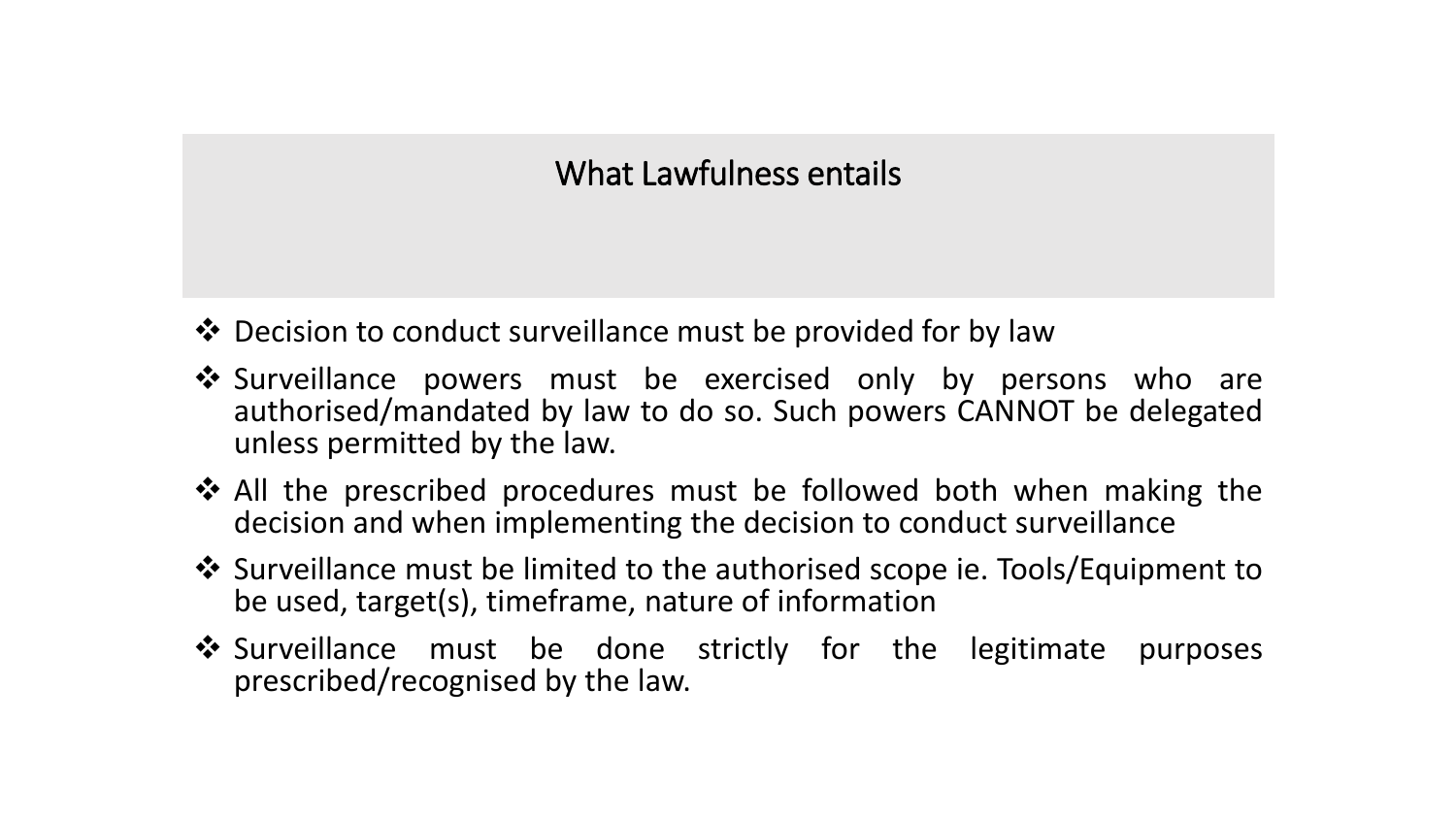#### Necessity: What does it entail?

- ❖ Surveillance may be authorised ONLY if it is STRICTLY necessarily to achieve the intended purpose ie. There must be no other way of collecting the information to achieve the intended legitimate purpose.
- ◆ Surveillance must NOT be conducted because it is the easiest or desirable way of collecting the information/evidence.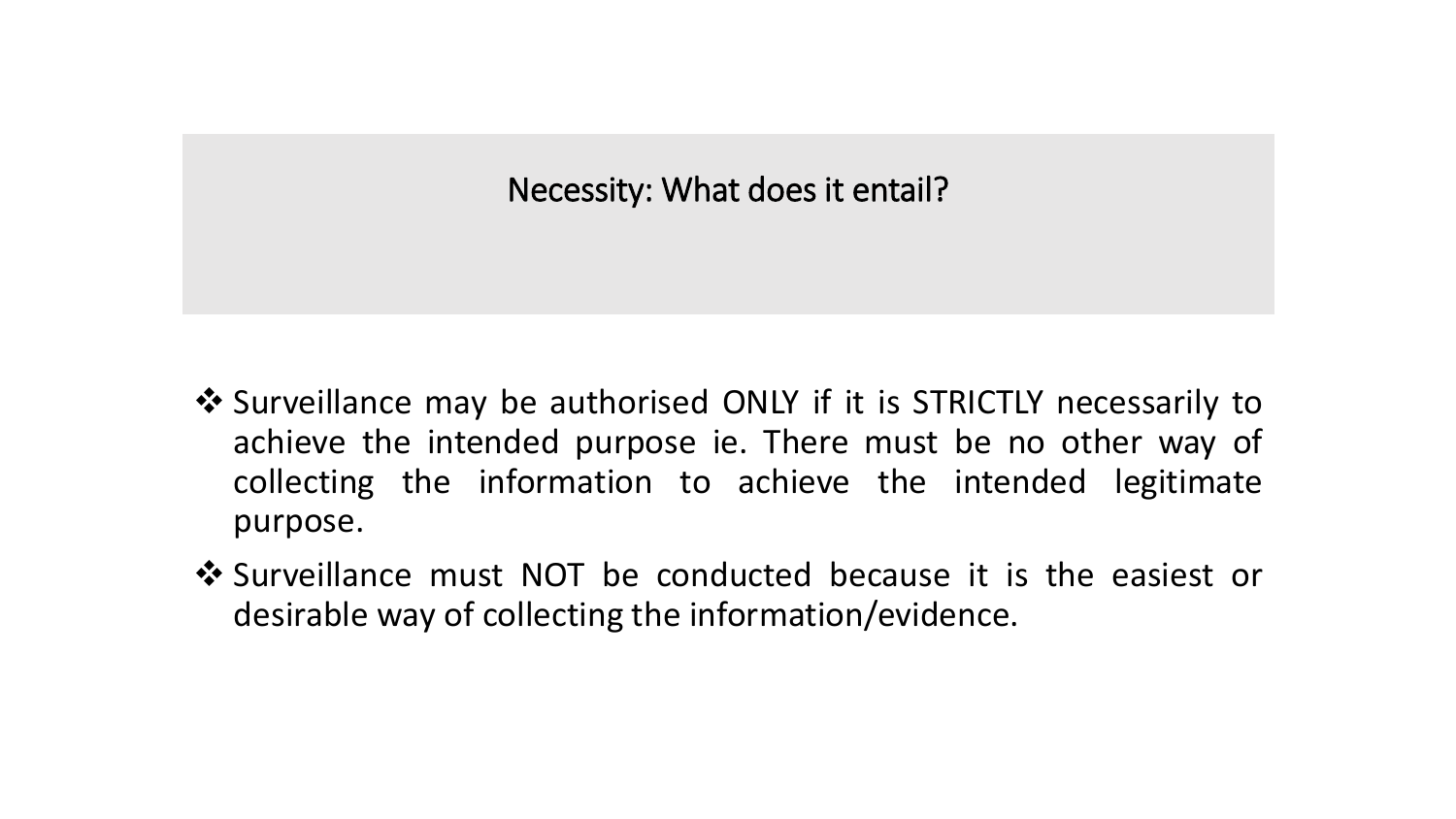## **Proportionality test**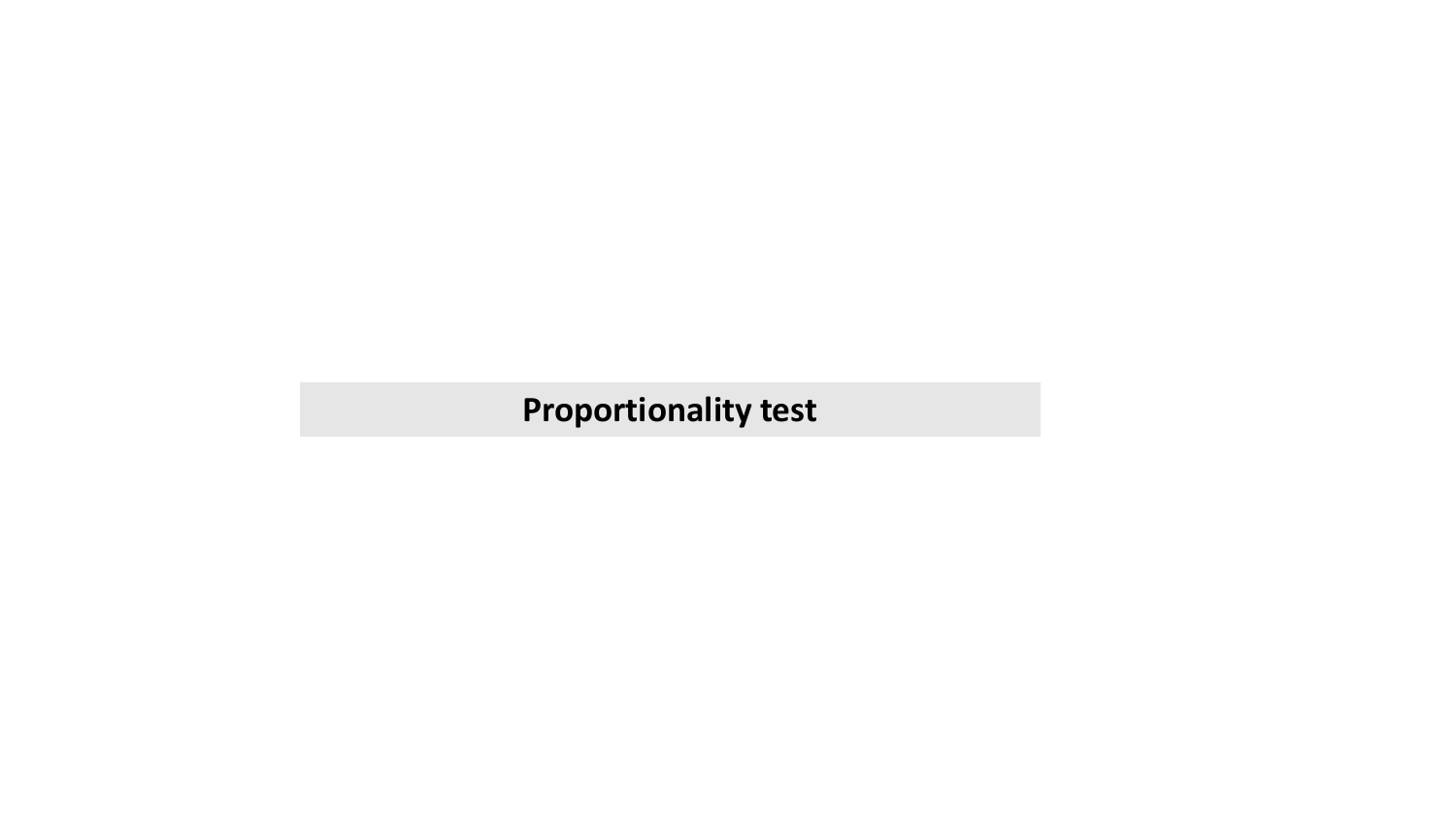**European Court of Human Rights in** *S and Marper v United Kingdom (2009)* **48 EHRR 50 at para 118, and in** *Gillan and Quinton v United Kingdom (2010)* **50 EHRR 45 at para 56.**

*"Decisions about communications surveillance must be made by weighing the benefit sought to be achieved against the harm that would be caused to the individual's rights and to other competing interests, and should involve a consideration of the sensitivity of the information and the severity of the infringement on the right to privacy."*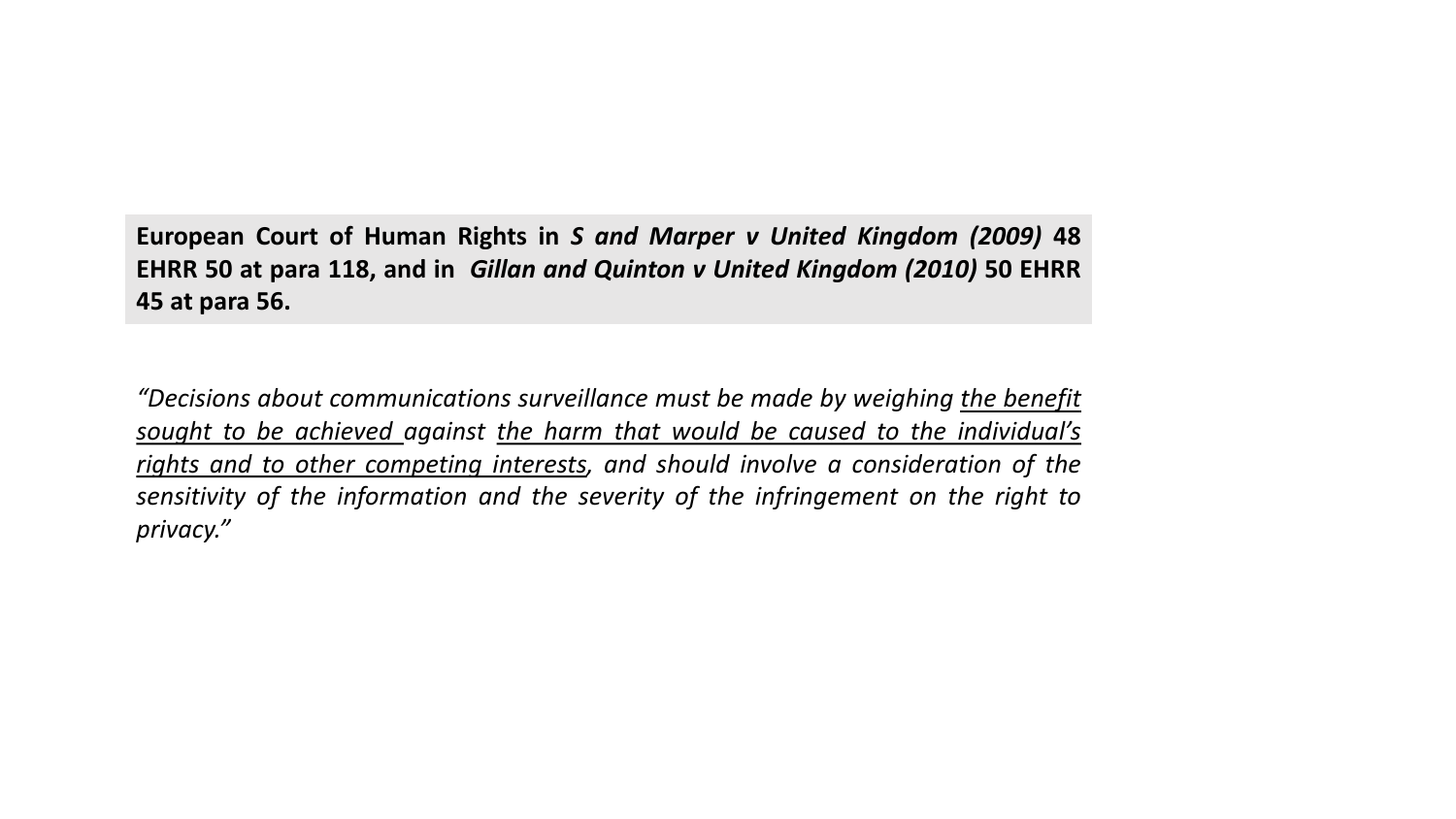So, what does proportionality entail?

 $\triangle$  The terms and conditions of the surveillance should be proportionate in the sense that they should not subject the targeted person (s) to surveillance whose nature, extent, and scope is more than what is necessary to achieve the LEGITMATE purpose for which the surveillance has been authorised.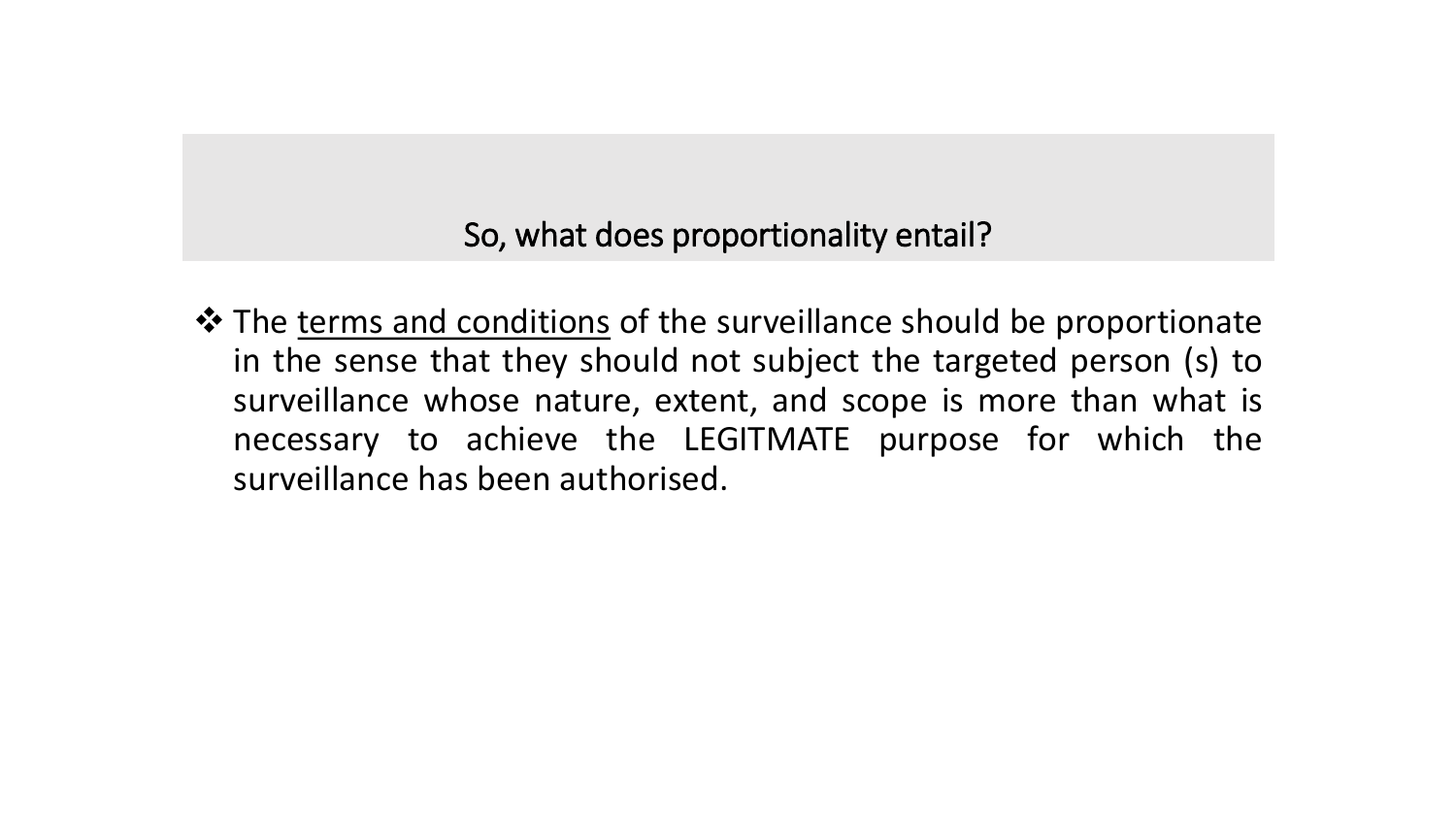Terms & Conditions for surveillance

To ensure proportionality, a surveillance warrant should be issued subject to defined terms and conditions that are reasonable/proportionate. Amongst other requirements, the terms of the warrant for surveillance must ensure that:

- **\*** The equipment to be used does not intrude on privacy more than is necessary
- $\lozenge$  The scope of information to be collected is limited to what is strictly necessary
- $\triangle$  The timeframe for the surveillance is reasonable given the circumstances of the case. It must be limited to what is necessary & cannot be open ended.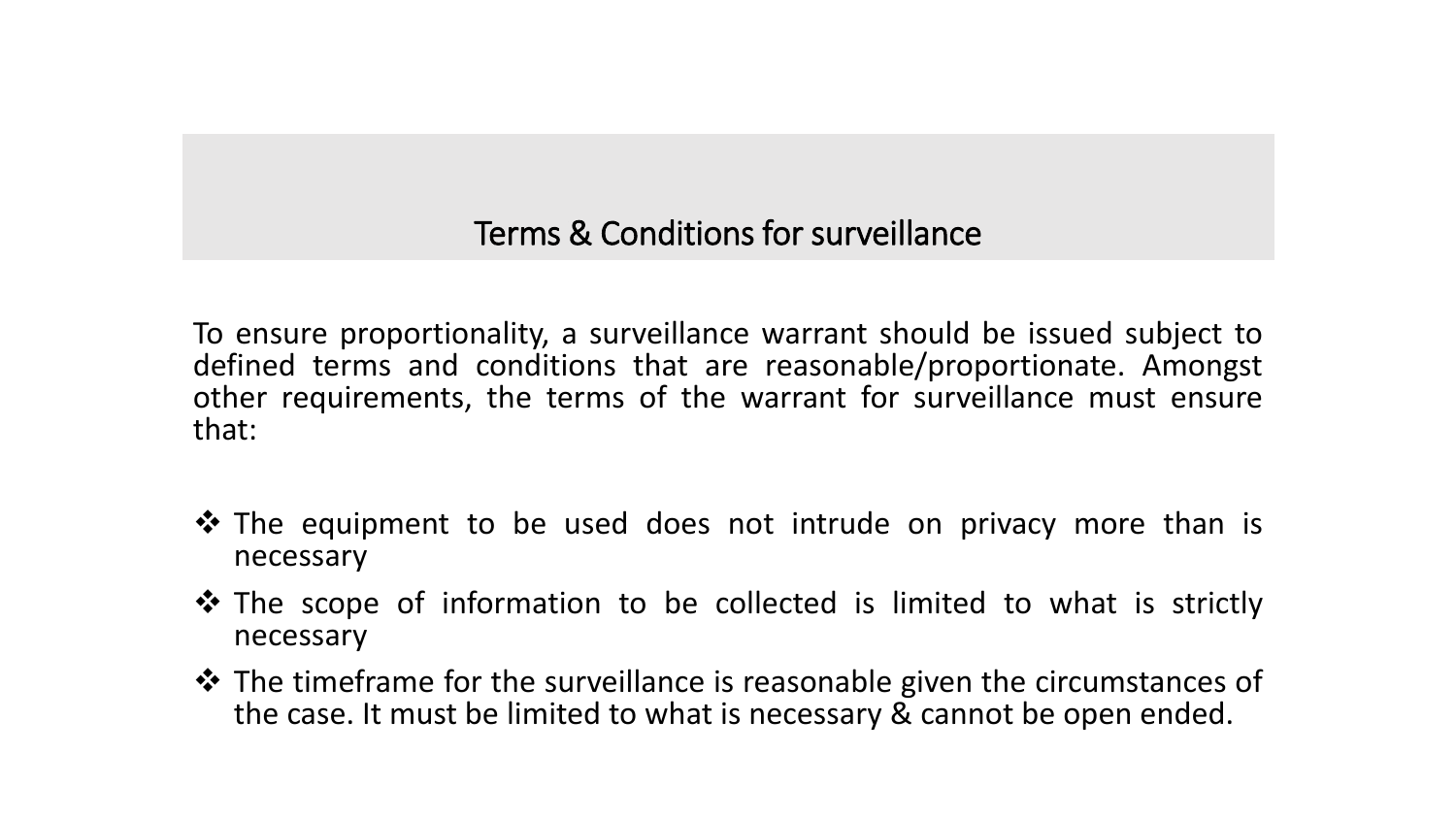**Accountability in surveillance**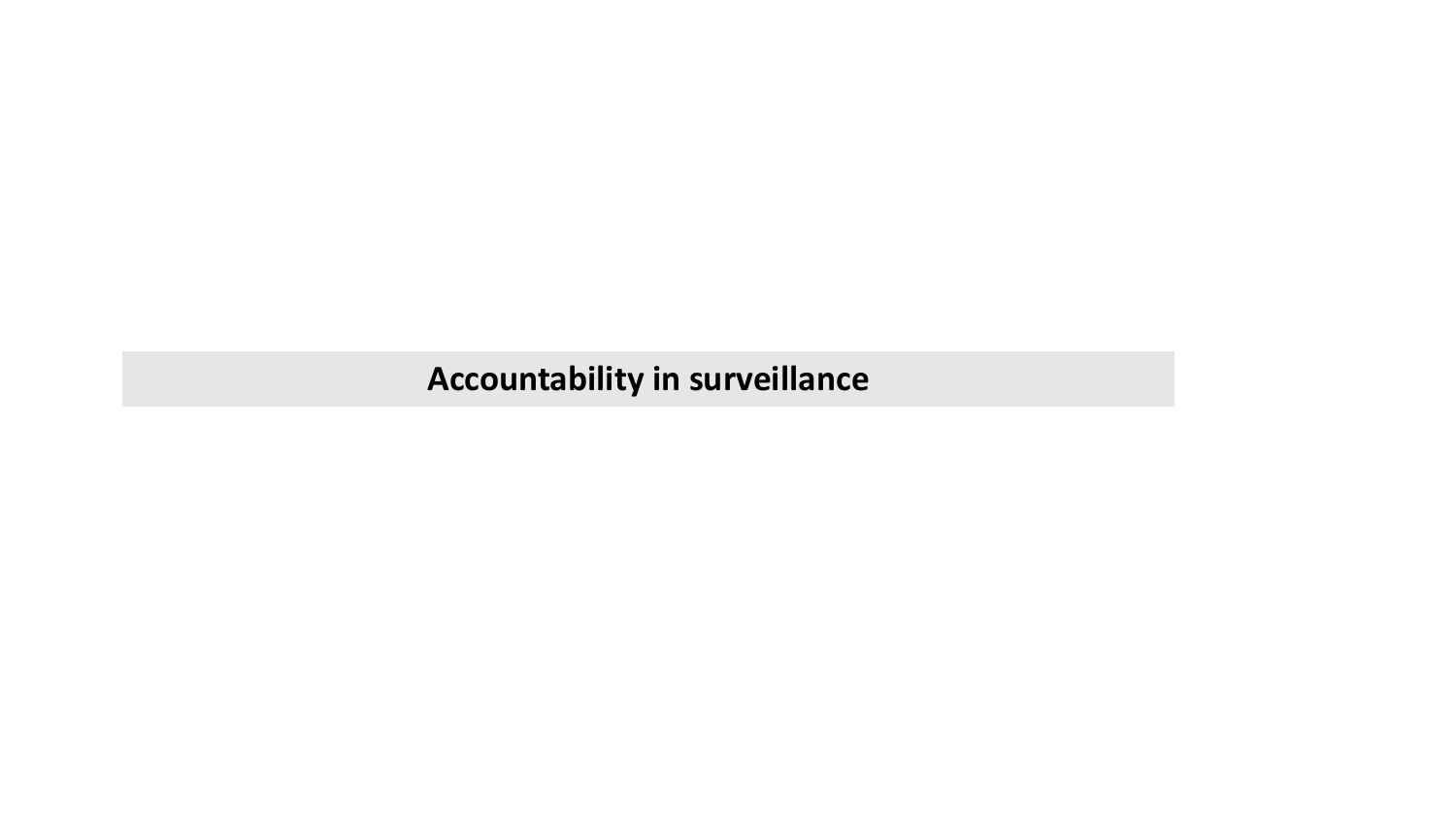### Some existing models for Accountability: Executive approach

The law gives a member of the executive the power to receive applications and decide whether or not to authorise surveillance. For example, see:

- ❖ section 5 of the Interception of Communications Act of Zimbabwe;
- $\cdot$  Section 64(2)Telecommunication Regulation Law of 2003 of Egypt
- ❖ Section 46 of The Anti-Terror Law of 2015 of Egypt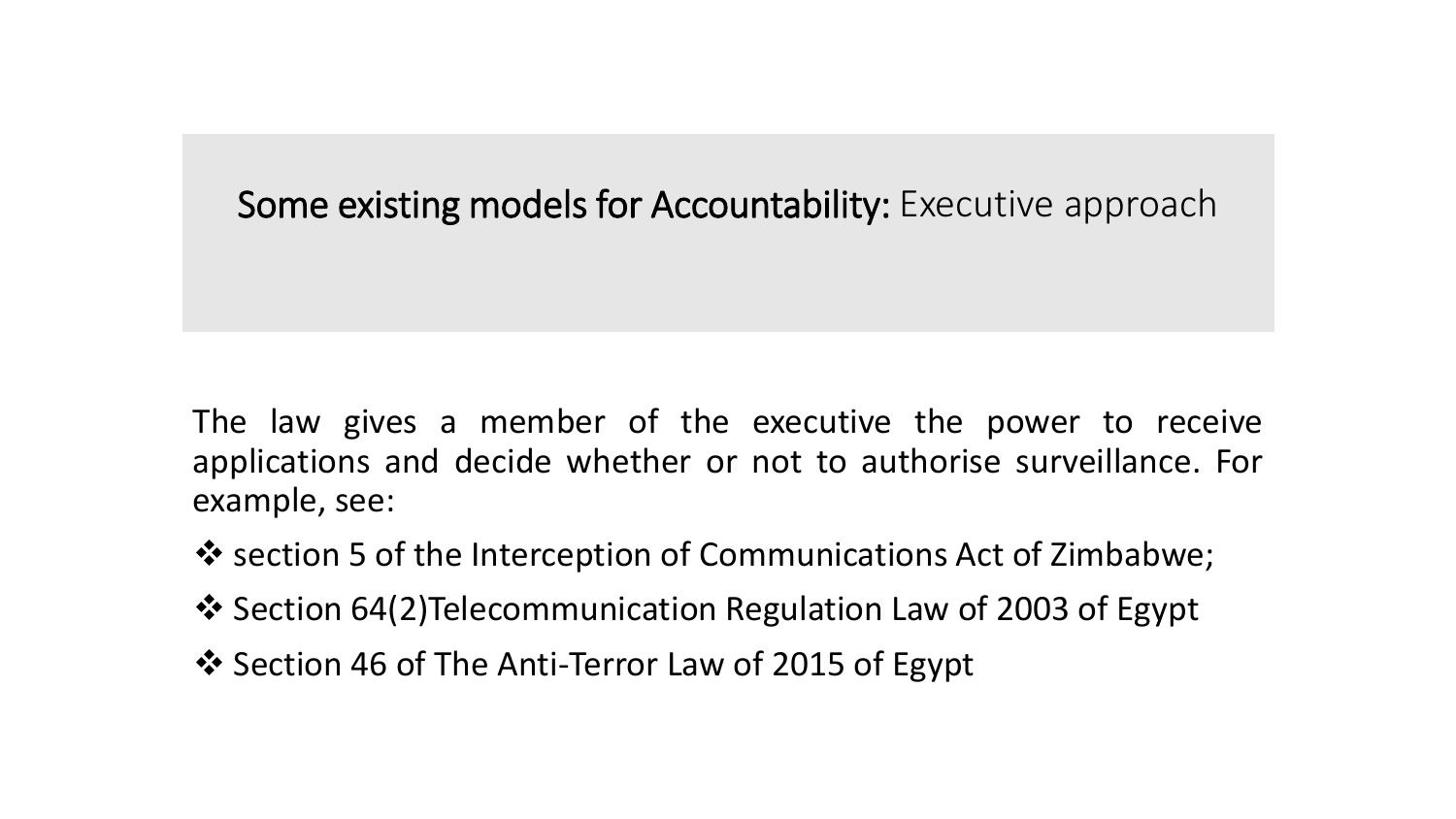#### Some existing models for Accountability: The Judicial approach

The request for permission to intercept private communications is made by authorised persons in the executive branch of government. It is then adjudicated over by an independent judge who must consider a set of factors to evaluate lawfulness, necessity and proportionality.

However, in circumstances of an emergency, where there is IMMINENT danger to human life & it is not practically possible to secure judicial authorisation, a law enforcement agent can intercept private communications without a warrant, but he or she must submit a report to the designated judge as soon as possible. Examples include:

- ◆ Section 16 of Regulation of Interception of Communications and Provision of Communication-Related Information Act (RICA) 2002 of South Africa.
- Section 37 of Prevention and Combating of Terrorist and Proliferation Activities Act of 2012 of Namibia
- Section 29 of The Terrorism (Prevention) (Amendment) Act 2013 of Nigeria
- Section 36(1) of The Prevention of Terrorism Act 2012 of Kenya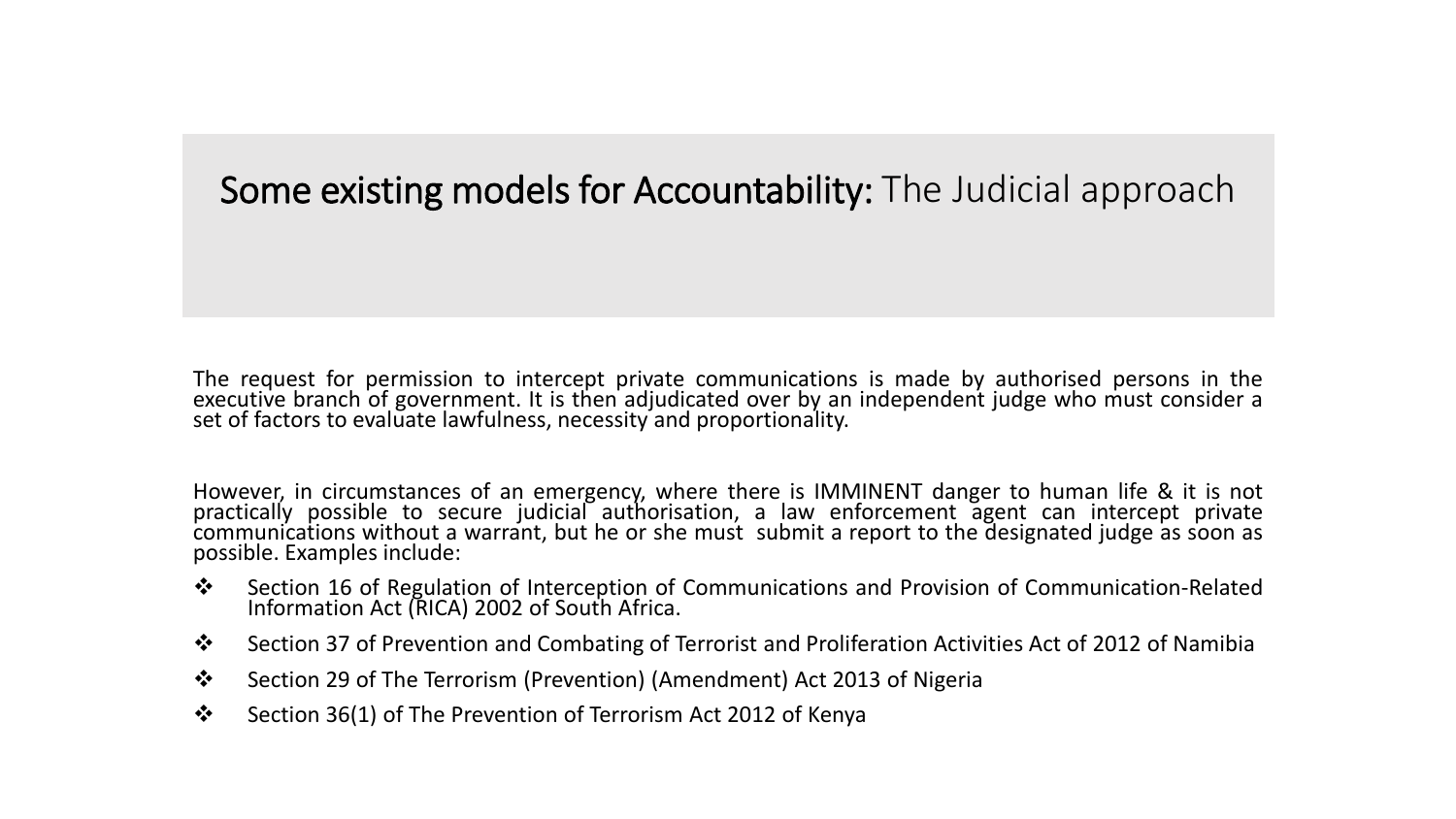# Some existing models for Accountability: Hybrid Approach

Some countries apply a hybrid of executive and judicial approaches in the sense that they prescribe the judicial approach in interception of communication legislation but prescribe the executive approach in counterterrorism legislation.

- For instance, in Uganda authorisation to intercept communications can be made either in terms of the Regulation of Interception of Communication Act or the Anti-Terrorism Act. In terms of the *Regulation of Interception of Communication Act*, authorisation for communication surveillance is given by a judge while an application made in terms of Anti-Terrorism Act is adjudicated by a Minister.
- **\*** Other countries with hybrid models are Ghana, Democratic Republic of Congo and Tanzania.